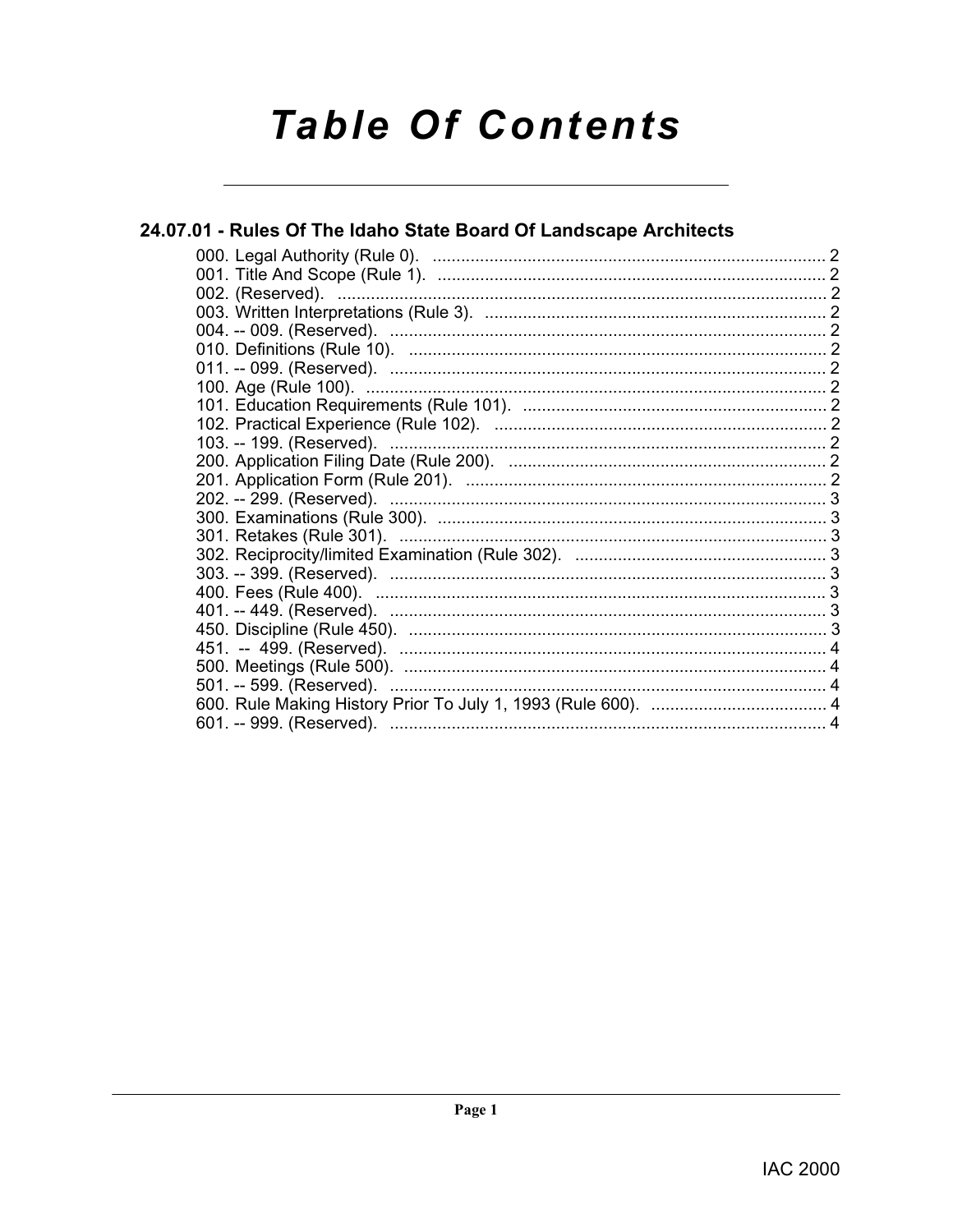#### **Page 2**

Each applicant is required to complete and return an application form whether applying for reciprocity or examination.  $(7-1-93)$ 

**01. Reference Requirements**. Applicants are required to furnish the Board four (4) references (two (2) must be currently licensed Idaho Landscape Architects). All references must be from competent individuals who are well acquainted with the applicant's character and professional ability. (7-1-93) well acquainted with the applicant's character and professional ability.

<span id="page-1-23"></span><span id="page-1-21"></span>**02. Materials Submitted To Board**. All applications, statements, fees and other matters required to be

#### <span id="page-1-20"></span><span id="page-1-1"></span><span id="page-1-0"></span>**000. LEGAL AUTHORITY (Rule 0).**

In accordance with Section 54-3003, Idaho Code, the Idaho State Board of Landscape Architects shall promulgate rules which implement the provisions of Chapter 30, Title 54, Idaho Code. (7-1-93)

#### <span id="page-1-24"></span><span id="page-1-2"></span>**001. TITLE AND SCOPE (Rule 1).**

These rules shall be cited as IDAPA 24.07.01, "Rules of the Idaho State Board of Landscape Architects". (11-25-94)

#### <span id="page-1-3"></span>**002. (RESERVED).**

#### <span id="page-1-25"></span><span id="page-1-4"></span>**003. WRITTEN INTERPRETATIONS (Rule 3).**

The board may have written statements which pertain to the interpretation of the rules of this chapter. Such interpretations, if any, are available for public inspection and copying at cost in the main office of the Bureau of Occupational Licenses. (7-1-93)

#### <span id="page-1-5"></span>**004. -- 009. (RESERVED).**

#### <span id="page-1-18"></span><span id="page-1-6"></span>**010. DEFINITIONS (Rule 10).**

<span id="page-1-17"></span>

|      | Board. The Idaho State Board of Landscape Architects, as prescribed in Section 54-3001(c), Idaho |
|------|--------------------------------------------------------------------------------------------------|
| Code |                                                                                                  |

<span id="page-1-14"></span><span id="page-1-8"></span>**100. AGE (Rule 100).**

<span id="page-1-7"></span>**011. -- 099. (RESERVED).**

Minimum age - eighteen (18) years. (7-1-93)

#### <span id="page-1-19"></span><span id="page-1-9"></span>**101. EDUCATION REQUIREMENTS (Rule 101).**

The education requirements will be the colleges or schools accredited by the American Society of Landscape Architects, University of Idaho, and other schools or colleges as may be approved by the Board. (7-1-93)

#### <span id="page-1-22"></span><span id="page-1-10"></span>**102. PRACTICAL EXPERIENCE (Rule 102).**

Upon examination of the applicant by the Board, the Board will have the option to require additional evidence of education and/or actual practical experience. This may be in the form of plans, photographs, etc. Work submitted to the Board shall demonstrate that the applicant is qualified under the definition of a Landscape Architect in the Act for Registration, Licensing and Regulation of Landscape Architects. (7-1-93)

#### <span id="page-1-11"></span>**103. -- 199. (RESERVED).**

#### <span id="page-1-12"></span>**200. APPLICATION FILING DATE (Rule 200).**

examination, or October first (1st) for the December examination.

<span id="page-1-15"></span>Applications for examination must be filed with the Bureau of Occupational Licenses by April first (1st) for the June examination, or October first (1st) for the December examination.

#### <span id="page-1-16"></span><span id="page-1-13"></span>**201. APPLICATION FORM (Rule 201).**

(7-1-93)

**IDAPA 24 TITLE 07 Chapter 01**

**24.07.01 - RULES OF THE IDAHO STATE BOARD OF LANDSCAPE ARCHITECTS**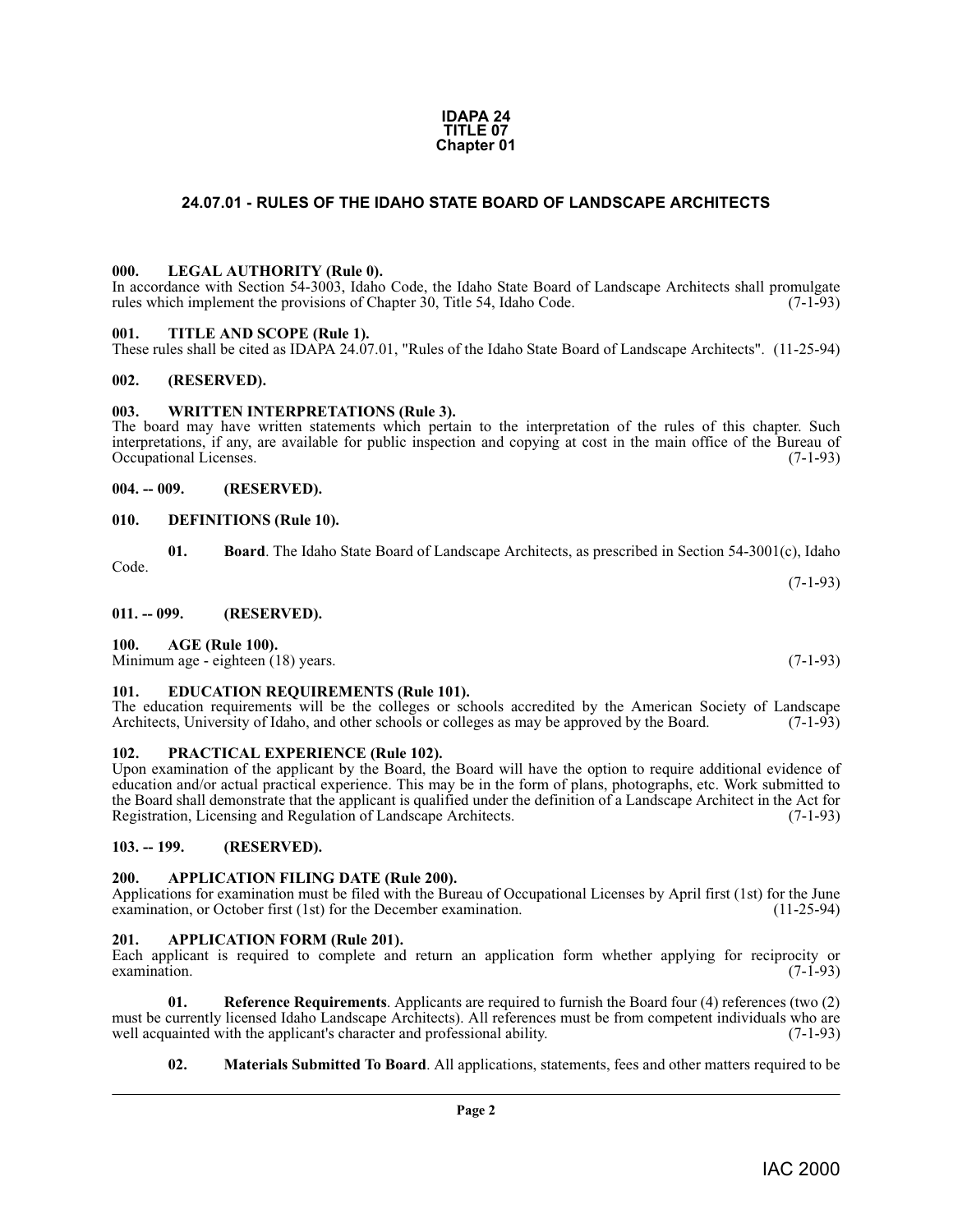furnished or paid by these rules must be submitted to the Board in care of the Bureau of Occupational Licenses. (7-1-93)

#### <span id="page-2-0"></span>**202. -- 299. (RESERVED).**

#### <span id="page-2-13"></span><span id="page-2-1"></span>**300. EXAMINATIONS (Rule 300).**

The examination shall be that published by the Council of Landscape Architectural Registration Board. Examinations will be in the months of June and December. will be in the months of June and December.

<span id="page-2-16"></span>**01. Minimum Passing Score**. The minimum passing score for each section of the examination shall be seventy-five percent  $(75%)$ .

**02. Failing A Section Of Exam**. An applicant failing any section of the examination will be required only that section failed. (7-1-93) to retake only that section failed.

<span id="page-2-22"></span><span id="page-2-21"></span><span id="page-2-14"></span>**03. Required Forms**. Application and reference forms are required for original applications. (7-1-93)

#### <span id="page-2-2"></span>**301. RETAKES (Rule 301).**

Applicants must file a statement of intent to appear for retake by April first for the June examination, or October first for the December examination. The fee for retake must accompany statement of intent. (11-25-94) for the December examination. The fee for retake must accompany statement of intent.

#### <span id="page-2-19"></span><span id="page-2-3"></span>**302. RECIPROCITY/LIMITED EXAMINATION (Rule 302).**

The board may certify for registration an applicant who has achieved licensing in another state by successfully passing the Landscape Architect Registration Examination as required by Section 300 or holds a current Council of Landscape Architectural Registration Board certificate. (3-18-99)

#### <span id="page-2-4"></span>**303. -- 399. (RESERVED).**

#### <span id="page-2-15"></span><span id="page-2-5"></span>**400. FEES (Rule 400).**

Fees are not refundable, therefore, applications should not be filed unless the applicant can meet all requirements.

(7-1-93)

<span id="page-2-9"></span>**01. Application Fee**. Application Fee (Original-Reapplication-Reciprocity) One hundred dollars  $(12-27-93)$ 

<span id="page-2-12"></span>**02. Examination Fees**. Examination fees will be as established by the council of landscape architectural registration board.

**03. Original Certificate And Annual License Fee**. Original certificate and annual license fee - One hundred dollars  $(\$100)$ .

<span id="page-2-23"></span><span id="page-2-20"></span><span id="page-2-17"></span><span id="page-2-8"></span>**04.** Reinstatement Fee. Reinstatement fee - Twenty-five dollars (\$25). (7-1-93)

**05. Application Fee**. All applicants for licensure must submit a one hundred dollar (\$100) application (12-27-93) fee.  $(12-27-93)$ 

**06. Submission Of Original Certificate Fee**. The original certificate fee one hundred dollars (\$100) must be submitted upon acceptance by the Board for licensure. (7-1-93)

<span id="page-2-18"></span>**Processing Fee**. Applicants for licensing by examination must submit a twenty-five dollar (\$25) gether with the examination fees and the application fee. (12-27-93) processing fee, together with the examination fees and the application fee.

#### <span id="page-2-6"></span>**401. -- 449. (RESERVED).**

#### <span id="page-2-7"></span>**450. DISCIPLINE (Rule 450).**

<span id="page-2-11"></span><span id="page-2-10"></span>**01. Civil Fine**. The Board may impose a civil fine not to exceed one thousand dollars (\$1,000) upon a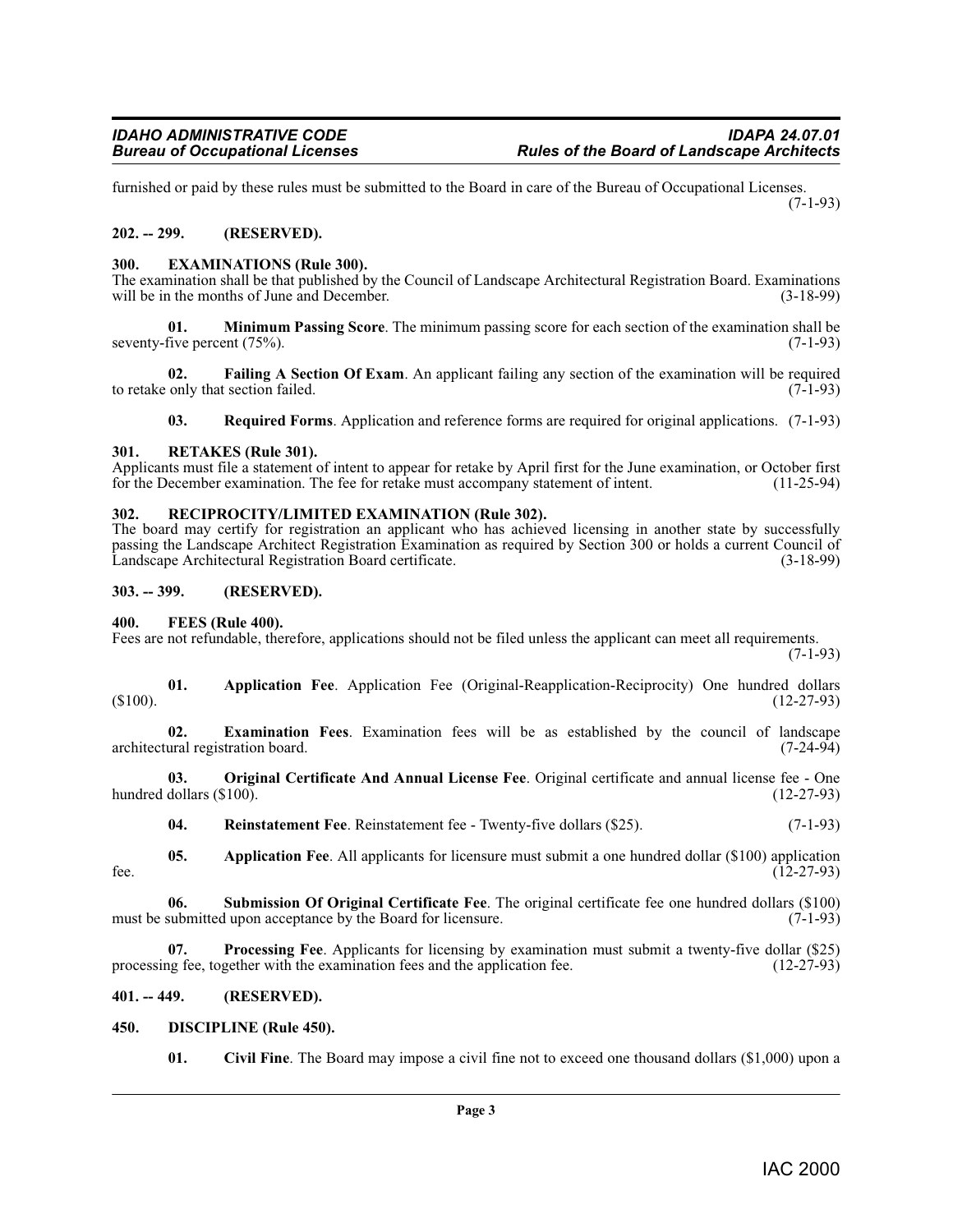registered landscape architect for each violation of Section 54-3004, Idaho Code. (3-18-99)

<span id="page-3-5"></span>**02. Costs And Fees**. The Board may order a registered landscape architect to pay the costs and fees incurred by the Board in the investigation or prosecution of the licensee for violation of Section 54-3004, Idaho Code. (3-18-99)

#### <span id="page-3-0"></span>**451. -- 499. (RESERVED).**

#### <span id="page-3-6"></span><span id="page-3-1"></span>**500. MEETINGS (Rule 500).**

Board meetings will be held on the third Friday of the months of January (optional), April, July and October of each year and at such other times as the Board deems necessary. (7-1-93) year and at such other times as the Board deems necessary.

#### <span id="page-3-2"></span>**501. -- 599. (RESERVED).**

#### <span id="page-3-7"></span><span id="page-3-3"></span>**600. RULE MAKING HISTORY PRIOR TO JULY 1, 1993 (Rule 600).**

Re-adopt all existing Rules, to be effective August 18, 1992. (7-1-93)

<span id="page-3-4"></span>**601. -- 999. (RESERVED).**